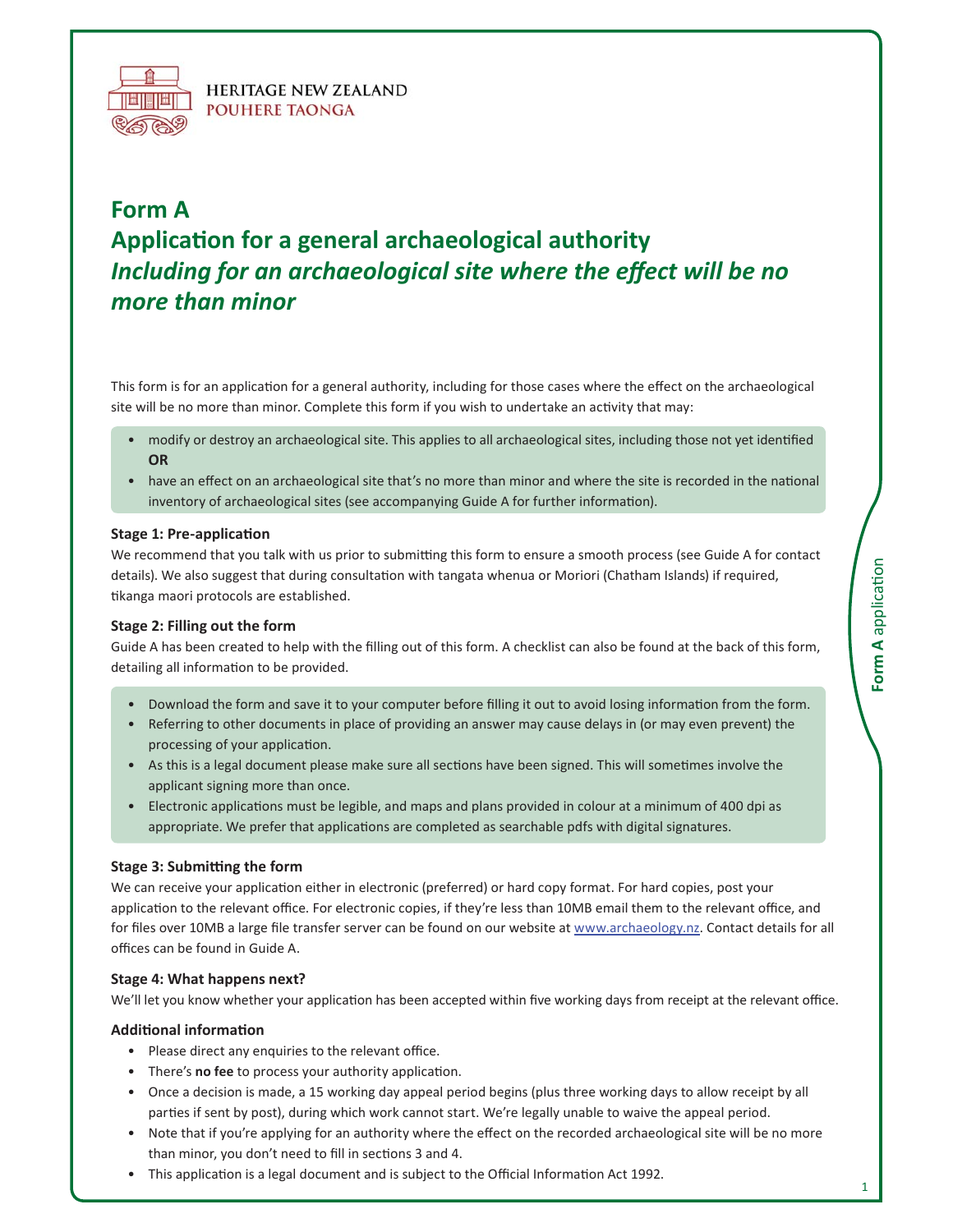| <b>Heritage New Zealand</b><br><b>Pouhere Taonga use only</b>             |                                                       | Date received<br>Date accepted/<br>returned                                                                            | Application no                         |                                                                                                   |
|---------------------------------------------------------------------------|-------------------------------------------------------|------------------------------------------------------------------------------------------------------------------------|----------------------------------------|---------------------------------------------------------------------------------------------------|
| <b>Form A</b><br>more than minor<br><b>SECTION 1: APPLICATION DETAILS</b> |                                                       | Application for a general archaeological authority<br>Including for an archaeological site where the effect will be no |                                        |                                                                                                   |
| 1.1. Applicant's contact details                                          |                                                       |                                                                                                                        |                                        |                                                                                                   |
| The authority will be issued in this name:                                | Watercare Services Ltd                                |                                                                                                                        |                                        |                                                                                                   |
| Applicant:                                                                | Xenia Meier                                           |                                                                                                                        |                                        |                                                                                                   |
| Attn<br>Address                                                           | Level 3, Entrance F<br>42 Reimers Avenue<br>Kingsland |                                                                                                                        | Daytime phone<br>Mobile<br>Postcode    | 09 442 2222<br>021 574 585<br>1024                                                                |
| Email<br>Note: decisions will be emailed.                                 |                                                       | xenia.meier@water.co.nz                                                                                                |                                        |                                                                                                   |
| 1.2. Other contact details                                                |                                                       | First point of contact for communication during the application process:                                               |                                        |                                                                                                   |
| Applicant: $\bigcirc$                                                     |                                                       |                                                                                                                        | Other (provide details below): $\odot$ |                                                                                                   |
| Name                                                                      | Matthew Campbell                                      |                                                                                                                        |                                        |                                                                                                   |
| Address                                                                   | 132 Symonds St<br>Auckland                            |                                                                                                                        | Daytime phone                          | 09 309 2426                                                                                       |
|                                                                           |                                                       |                                                                                                                        | Mobile                                 | 021 437 555                                                                                       |
| Email                                                                     | mat.c@cfgheritage.com                                 |                                                                                                                        | Postcode 1010                          |                                                                                                   |
| Note: decisions will be emailed.                                          |                                                       |                                                                                                                        |                                        |                                                                                                   |
| 1.3. Location details                                                     |                                                       |                                                                                                                        |                                        |                                                                                                   |
|                                                                           |                                                       | Address/location of the site to be affected                                                                            | properties                             | Pipeline route from Western Springs to Mangere<br>Wastewater Treatment Plan. Refer to schedule of |
|                                                                           |                                                       | Legal description (e.g. Lot, DP numbers). List here                                                                    | Refer to schedule of properties        |                                                                                                   |
|                                                                           |                                                       | or provide as a separate document                                                                                      |                                        |                                                                                                   |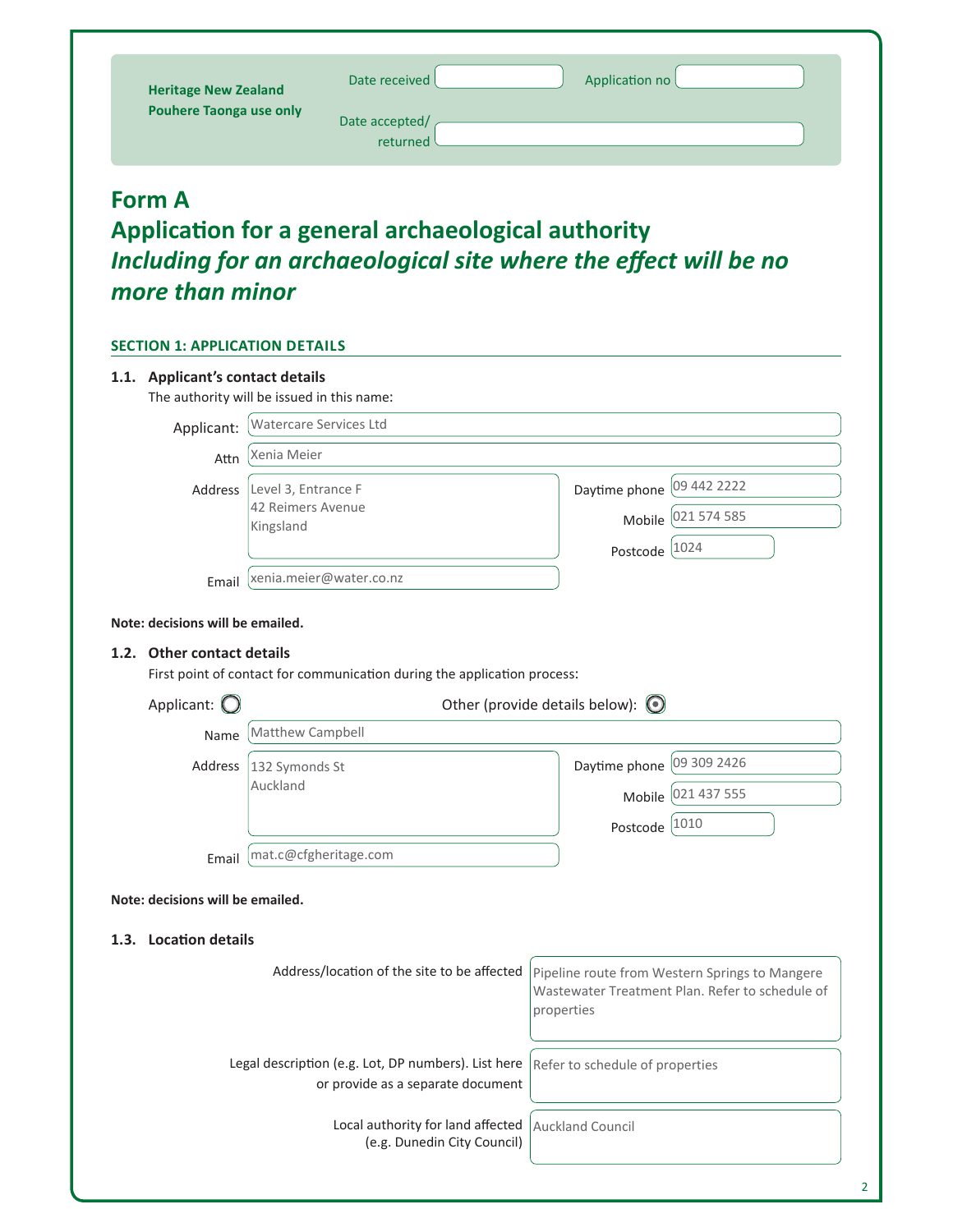| 1.4. Details of archaeological site to be affected<br>Are there identified archaeological sites to be           | affected by the proposed activity?  | $\bigcirc$ Yes | No<br>$\odot$            |
|-----------------------------------------------------------------------------------------------------------------|-------------------------------------|----------------|--------------------------|
| A New Zealand Archaeological Association site record form must be included where identified sites are involved. |                                     |                |                          |
| Provide details below                                                                                           |                                     |                |                          |
| NZAA archaeological site number                                                                                 | Archaeological site name (if known) |                | Archaeological site type |
|                                                                                                                 |                                     |                |                          |
|                                                                                                                 |                                     |                |                          |
|                                                                                                                 |                                     |                |                          |
|                                                                                                                 |                                     |                |                          |
|                                                                                                                 |                                     |                |                          |
| 1.5. Does the land lie within a                                                                                 |                                     |                |                          |
|                                                                                                                 | Statutory acknowledgement area?     | Yes            | No                       |
|                                                                                                                 | Customary marine title?             | Yes            | $\bm{\odot}$<br>No       |
| If yes, please attach details.                                                                                  |                                     |                |                          |
| 1.6. Have any authorities been granted for this location in the past?                                           |                                     |                |                          |
|                                                                                                                 |                                     | Yes            | $\odot$<br>No            |
| If yes, please list authority numbers (feel free to contact the relevant office for help with this)             |                                     |                |                          |
|                                                                                                                 |                                     |                |                          |
|                                                                                                                 |                                     |                |                          |
|                                                                                                                 |                                     |                |                          |
|                                                                                                                 |                                     |                |                          |
|                                                                                                                 |                                     |                |                          |
|                                                                                                                 |                                     |                |                          |

# **1.7.** Description of proposed activity

Please provide a full description of the proposed activity, including a statement of what you are trying to achieve for your project. Attach final plans, drawings, engineering specifications and/or photographs that relate. Note that plans need to show the activity in relation to the location and extent (if known) of the archaeological site to be affected.

Watercare Services Ltd has engaged Ghella and Abergeldie to build a 13 km, 4.5 m diameter wastewater tunnel from Western Springs to the Mangere Wastewater Treatment Plant. Construction will commence in mid-2019. The tunnel (the Central Interceptor) is required to provide additional capacity for growth and development across the Auckland Isthmus, will duplicate existing aging infrastructure allowing maintenance and inspection, will reduce existing overflows from the old combined sewer into urban streams and the Waitemata Harbour, improving public health and environmental conditions.

While construction of the Central Interceptor will occur largely below ground, sites are required at the surface along the tunnel alignment to construct the tunnels and provide permanent facilities associated with connections to the network. Shaft sites are indicated on the attached Archaeological Works Plan.

For further detail refer to: https://www.watercare.co.nz/About-us/Central-interceptor

The project is consented under the RMA with a full set of documents available at: https://www.watercare.co.nz/About-us/Central-interceptor/Central-Interceptor-consent-documents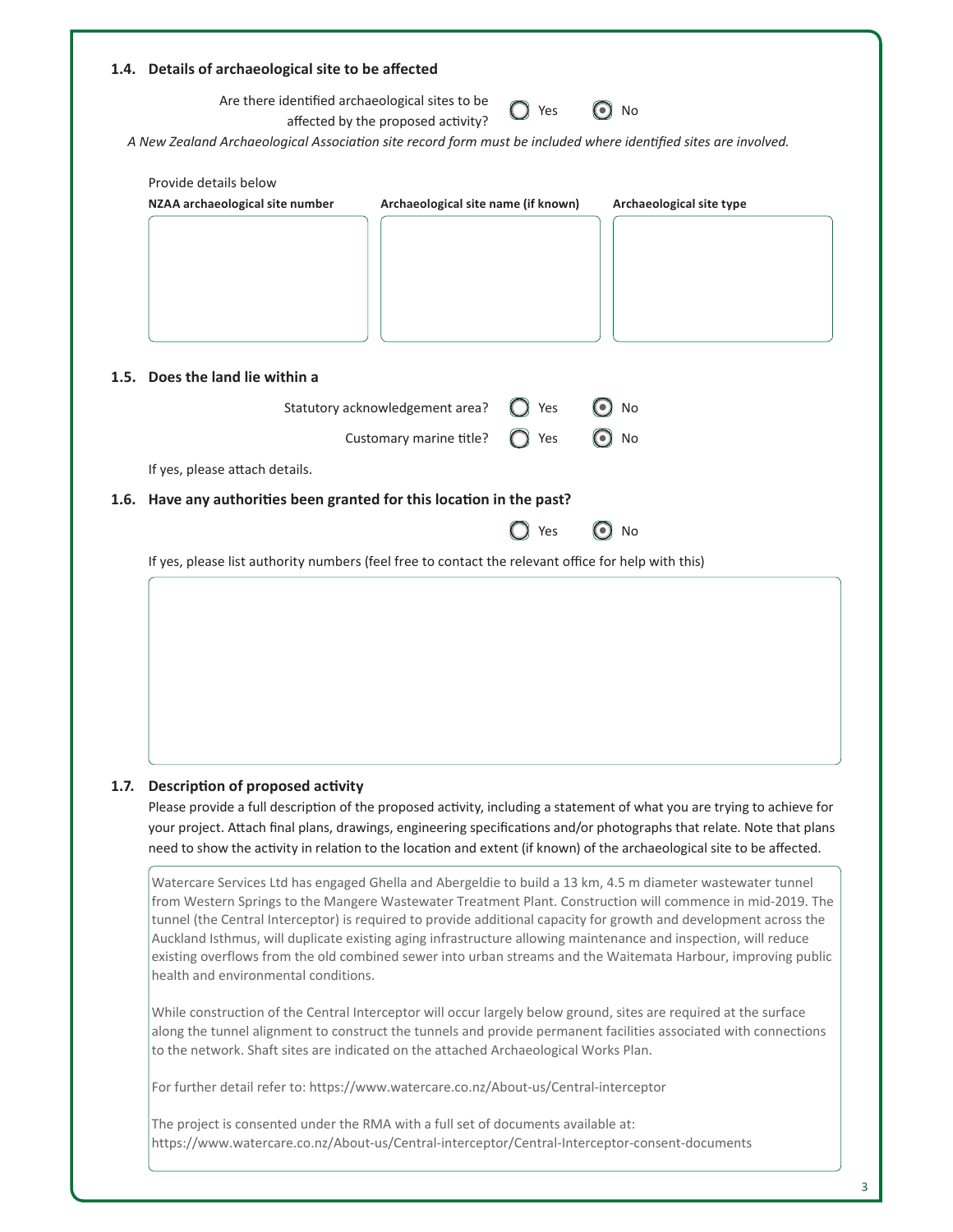|      | 1.8. Heritage New Zealand encourages avoiding or protecting the archaeological site as a first option.<br>State the ways in which you have explored options for avoiding or protecting the archaeological site. If avoidance<br>is not possible, explain why this is the case and how the impacts will be offset. Include the archaeological site<br>numbers of any sites to be avoided or protected. |
|------|-------------------------------------------------------------------------------------------------------------------------------------------------------------------------------------------------------------------------------------------------------------------------------------------------------------------------------------------------------------------------------------------------------|
|      | The project will not impact any known sites, but due to the size of its footprint and the proximity of known sites, a<br>precautionary approach is being taken and an authority applied for                                                                                                                                                                                                           |
|      |                                                                                                                                                                                                                                                                                                                                                                                                       |
| 1.9. | Do any of the following relate to this area? If yes, provide details below                                                                                                                                                                                                                                                                                                                            |
|      | NZ Heritage List/Rarangi Korero entry (previously the NZ Historic Places Trust Register)                                                                                                                                                                                                                                                                                                              |
|      | Covenant or Heritage Order                                                                                                                                                                                                                                                                                                                                                                            |
|      | Scheduled on district plan                                                                                                                                                                                                                                                                                                                                                                            |
|      | Reserve status                                                                                                                                                                                                                                                                                                                                                                                        |
|      | Other (please state below)                                                                                                                                                                                                                                                                                                                                                                            |
|      | The following sites are zoned Open Space in the Auckland Unitary Plan:<br>39 Fredrick Street (Lot 1 DP 161858)<br>Keith Hay Park<br><b>Walmsley Park</b><br>Mt Albert War Memorial Reserve<br>Norgrove Avenue<br>Rawalpindi Reserve<br>Haycock Avenue Reserve<br>Miranda Reserve                                                                                                                      |
|      |                                                                                                                                                                                                                                                                                                                                                                                                       |
|      |                                                                                                                                                                                                                                                                                                                                                                                                       |
|      |                                                                                                                                                                                                                                                                                                                                                                                                       |
|      |                                                                                                                                                                                                                                                                                                                                                                                                       |
|      |                                                                                                                                                                                                                                                                                                                                                                                                       |
|      |                                                                                                                                                                                                                                                                                                                                                                                                       |
|      |                                                                                                                                                                                                                                                                                                                                                                                                       |
|      |                                                                                                                                                                                                                                                                                                                                                                                                       |

1.10. If you have engaged a person to undertake the archaeological work, fill in Form E included later in this form.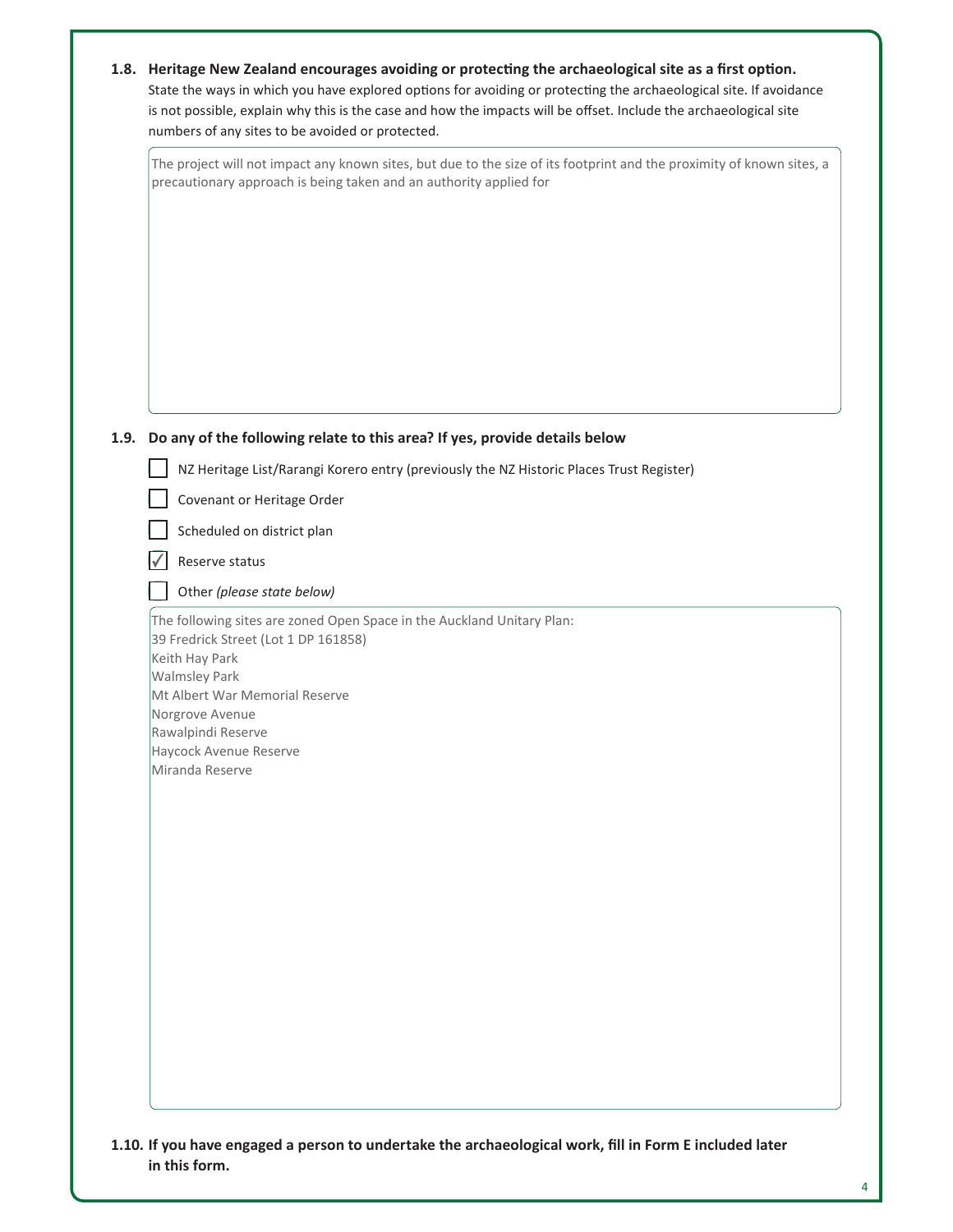| 2.1. Have you consulted with the following parties?                                |  |  |
|------------------------------------------------------------------------------------|--|--|
| Tangata whenua or Moriori (Chatham Islands) $\bigcirc$ Yes $\bigcirc$ No           |  |  |
| Land owner $\bigcirc$ Yes $\bigcirc$ No                                            |  |  |
| Any other person likely to be affected $\bigcirc$ Yes $\bigcirc$ No $\bigcirc$ N/A |  |  |
|                                                                                    |  |  |

# 2.2. Consultation with tangata whenua or Moriori (Chatham Islands).

Provide details of the consultation undertaken and views expressed for archaeological sites that are of interest to Maori or Moriori (Chatham Islands).

Contact details

| Iwi/Hapu     | See below     |  |
|--------------|---------------|--|
| Contact name |               |  |
| Address      | Daytime phone |  |
|              | Mobile        |  |
|              | Postcode      |  |
| Email        |               |  |

Provide details of the consultation with tangata whenua or Moriori (Chatham Islands) and the views expressed. This information can be provided below, or attached as separate documents to this application.

| Minutes of meetings and a presentation to Watercare's Kaitiaki Forum has been provided to Heritage NZ |
|-------------------------------------------------------------------------------------------------------|
|                                                                                                       |
|                                                                                                       |
|                                                                                                       |
|                                                                                                       |
|                                                                                                       |
|                                                                                                       |
|                                                                                                       |
|                                                                                                       |
|                                                                                                       |
|                                                                                                       |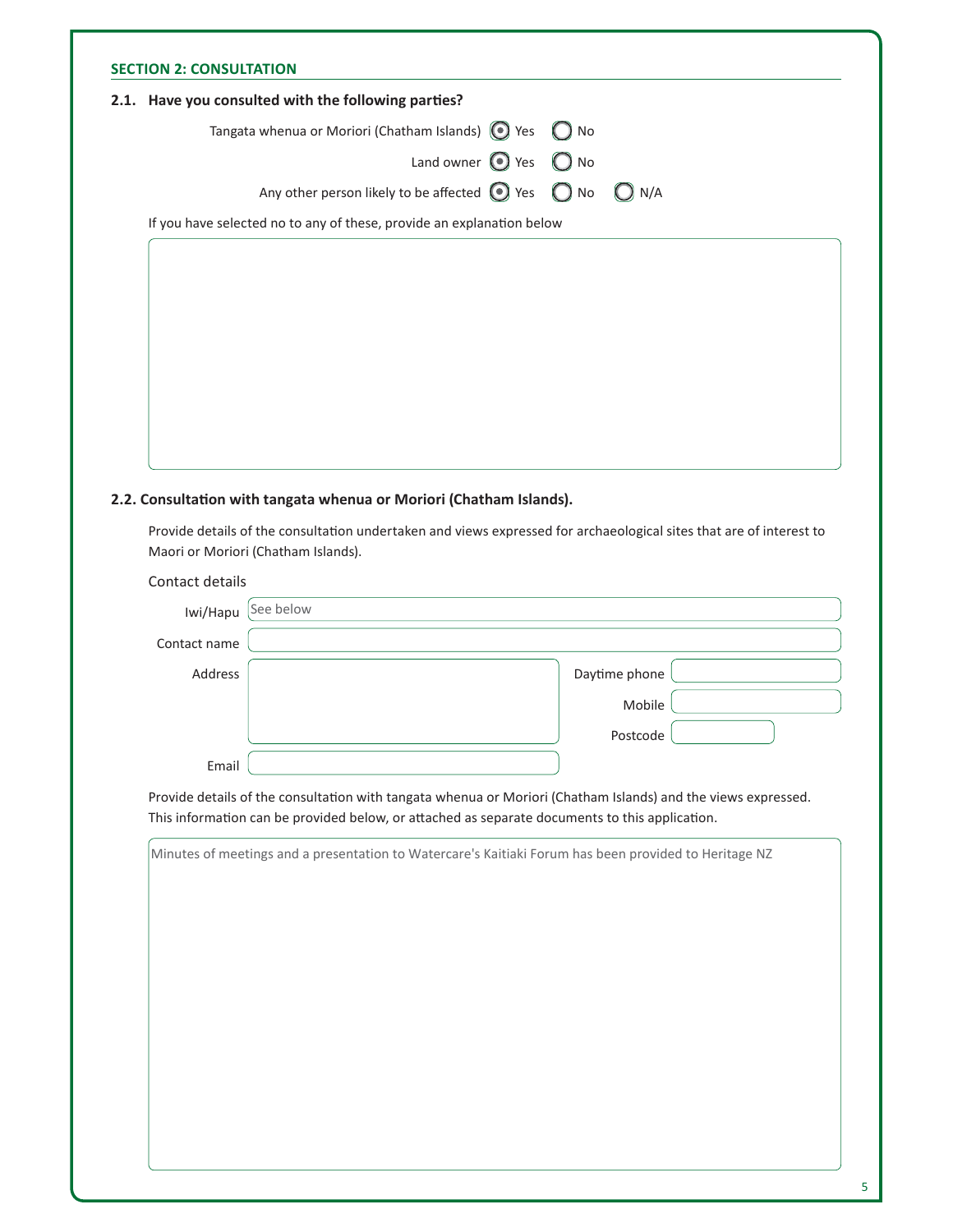| Contact details                                                                                   |                                                                                                                                                                                                                                                                                                                                |
|---------------------------------------------------------------------------------------------------|--------------------------------------------------------------------------------------------------------------------------------------------------------------------------------------------------------------------------------------------------------------------------------------------------------------------------------|
| N/A<br>Contact name                                                                               |                                                                                                                                                                                                                                                                                                                                |
| Address                                                                                           | Daytime phone                                                                                                                                                                                                                                                                                                                  |
|                                                                                                   | Mobile                                                                                                                                                                                                                                                                                                                         |
|                                                                                                   | Postcode                                                                                                                                                                                                                                                                                                                       |
| Email                                                                                             |                                                                                                                                                                                                                                                                                                                                |
|                                                                                                   | Provide details of the consultation undertaken and the views expressed. Also indicate the extent to which the<br>protection of the archaeological site prevents or restricts the reasonable future use of the land affected. This<br>information can be provided below, or attached as separate documents to this application. |
|                                                                                                   | Letters sent to all landowners within designation sites and all landowners affected by soil disturbing activities                                                                                                                                                                                                              |
| associated with connecting works outside designations                                             |                                                                                                                                                                                                                                                                                                                                |
|                                                                                                   |                                                                                                                                                                                                                                                                                                                                |
|                                                                                                   |                                                                                                                                                                                                                                                                                                                                |
|                                                                                                   |                                                                                                                                                                                                                                                                                                                                |
|                                                                                                   |                                                                                                                                                                                                                                                                                                                                |
|                                                                                                   |                                                                                                                                                                                                                                                                                                                                |
|                                                                                                   |                                                                                                                                                                                                                                                                                                                                |
|                                                                                                   |                                                                                                                                                                                                                                                                                                                                |
|                                                                                                   |                                                                                                                                                                                                                                                                                                                                |
|                                                                                                   |                                                                                                                                                                                                                                                                                                                                |
|                                                                                                   |                                                                                                                                                                                                                                                                                                                                |
|                                                                                                   |                                                                                                                                                                                                                                                                                                                                |
| Contact name<br>N/A                                                                               |                                                                                                                                                                                                                                                                                                                                |
| Address                                                                                           | Daytime phone                                                                                                                                                                                                                                                                                                                  |
|                                                                                                   | Mobile                                                                                                                                                                                                                                                                                                                         |
| 2.4. Consultation with any other person likely to be affected (where relevant)<br>Contact details | Postcode                                                                                                                                                                                                                                                                                                                       |
| Email                                                                                             |                                                                                                                                                                                                                                                                                                                                |
|                                                                                                   |                                                                                                                                                                                                                                                                                                                                |
|                                                                                                   | Provide details of the consultation undertaken and the views expressed. This information can be provided below or                                                                                                                                                                                                              |
| attached as separate documents to this application.<br>No other affected party                    |                                                                                                                                                                                                                                                                                                                                |
|                                                                                                   |                                                                                                                                                                                                                                                                                                                                |
|                                                                                                   |                                                                                                                                                                                                                                                                                                                                |
|                                                                                                   |                                                                                                                                                                                                                                                                                                                                |
|                                                                                                   |                                                                                                                                                                                                                                                                                                                                |
|                                                                                                   |                                                                                                                                                                                                                                                                                                                                |
|                                                                                                   |                                                                                                                                                                                                                                                                                                                                |
|                                                                                                   |                                                                                                                                                                                                                                                                                                                                |
|                                                                                                   |                                                                                                                                                                                                                                                                                                                                |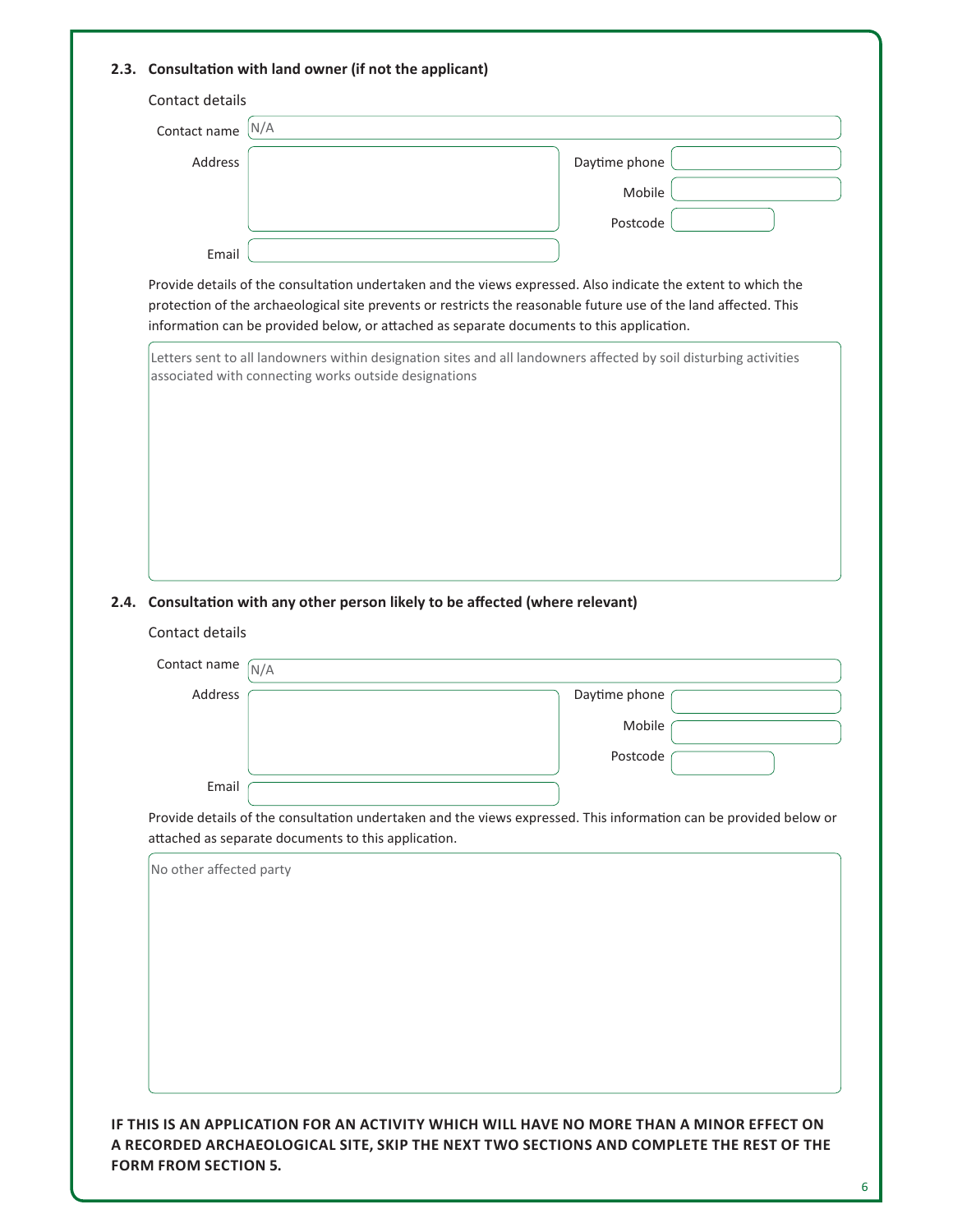# **SECTION 3: ACCOMPANYING INFORMATION**

3.1. Are there any historic heritage values (other than archaeological) affected by the proposed activity? (See Guide A for examples of other values to consider.)

| O<br>Yes | ( ) No |  |
|----------|--------|--|
|----------|--------|--|

If yes, your archaeological assessment report must include a discussion of the effect on these values (see B.8)

- 3.2. An archaeological assessment report must accompany this application. This assessment should be appropriate to the scale and significance of the proposed activity and the proposed modification or destruction of the archaeological site affected and can include information prepared for an associated resource consent.
- 3.3. A research strategy must accompany this application if the archaeological assessment report recommends an investigation (s52(2) of the Heritage New Zealand Pouhere Taonga Act 2014).
- 3.4. A site instruction or management plan may need to accompany this application if the proposed activity is complex and/or involves several different parties to carry out the work and/or covers a large area and/or is for the demolition of a pre-1900 building.

# **SECTION 4: MAORI OR MORIORI (CHATHAM ISLANDS) VALUES**

If archaeological sites of relevance to Maori or Moriori (Chatham Islands) are to be affected by the proposed activity, an assessment of the Maori or Moriori (Chatham Islands) values of the archaeological site and the effect of the proposed activity on those values must be provided. This may take the form of a Maori or Moriori (Chatham Islands) values statement or assessment provided by Maori or Moriori (Chatham Islands). This assessment should be appropriate to the scale and significance of the proposed activity and the proposed modification or destruction of the archaeological site affected and can include information prepared for an associated resource consent if it addresses Maori or Moriori (Chatham Islands) cultural values.

This information can be provided below, or attached as separate documents to the application form.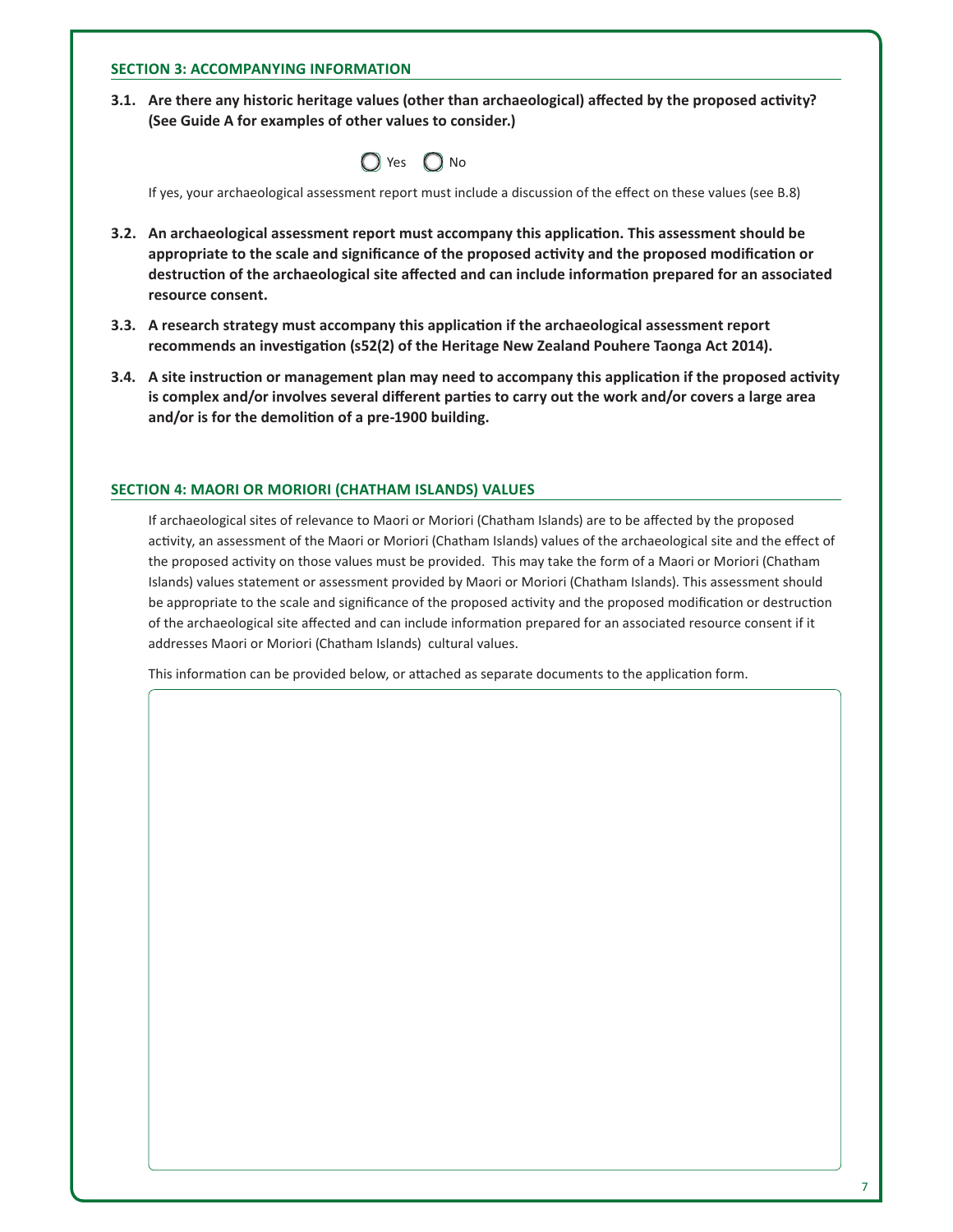|    |                                                  | Obtaining consent of all land owners is a legal requirement. All consents must be obtained prior to the<br>commencement of any activity covered by this application.                                                                           |                                                                                                               |
|----|--------------------------------------------------|------------------------------------------------------------------------------------------------------------------------------------------------------------------------------------------------------------------------------------------------|---------------------------------------------------------------------------------------------------------------|
|    | I (please print name)                            |                                                                                                                                                                                                                                                | acknowledge:                                                                                                  |
| 1) |                                                  | that I have read and understood the description of proposed activity included in this application and I acknowledge<br>and accept any implications the activity may have on me and my land                                                     |                                                                                                               |
| 2) |                                                  | that I have been consulted regarding the proposed activity and give my consent to the activity being carried out                                                                                                                               |                                                                                                               |
| 3) | provided in Guide A.                             | that I have read and understood the information on legal responsibilities concerning archaeological material                                                                                                                                   |                                                                                                               |
|    | Signature of land owner<br>(or authorised agent) |                                                                                                                                                                                                                                                | Date                                                                                                          |
|    | <b>SECTION 6: APPLICANT'S DECLARATION</b>        |                                                                                                                                                                                                                                                |                                                                                                               |
|    |                                                  | Shayne Cunis                                                                                                                                                                                                                                   |                                                                                                               |
|    | I (please print name)                            | that all the information provided with this application is true and correct to the best of my knowledge                                                                                                                                        | acknowledge:                                                                                                  |
|    |                                                  |                                                                                                                                                                                                                                                | Heritage New Zealand Pouhere Taonga about any changes to the proposed activity while the application is being |
|    | considered<br>preparation of the report.         | I accept responsibility for compliance with all the conditions of the authority resulting from this application and any<br>monetary cost this will entail, including the cost of any analysis of the archaeological material recovered and the |                                                                                                               |
|    |                                                  | Please tick this box if the archaeological work associated with the proposed activity is likely to exceed \$100,000.                                                                                                                           |                                                                                                               |
|    |                                                  |                                                                                                                                                                                                                                                |                                                                                                               |
| 3) | Signature<br>of applicant:                       |                                                                                                                                                                                                                                                | Date:                                                                                                         |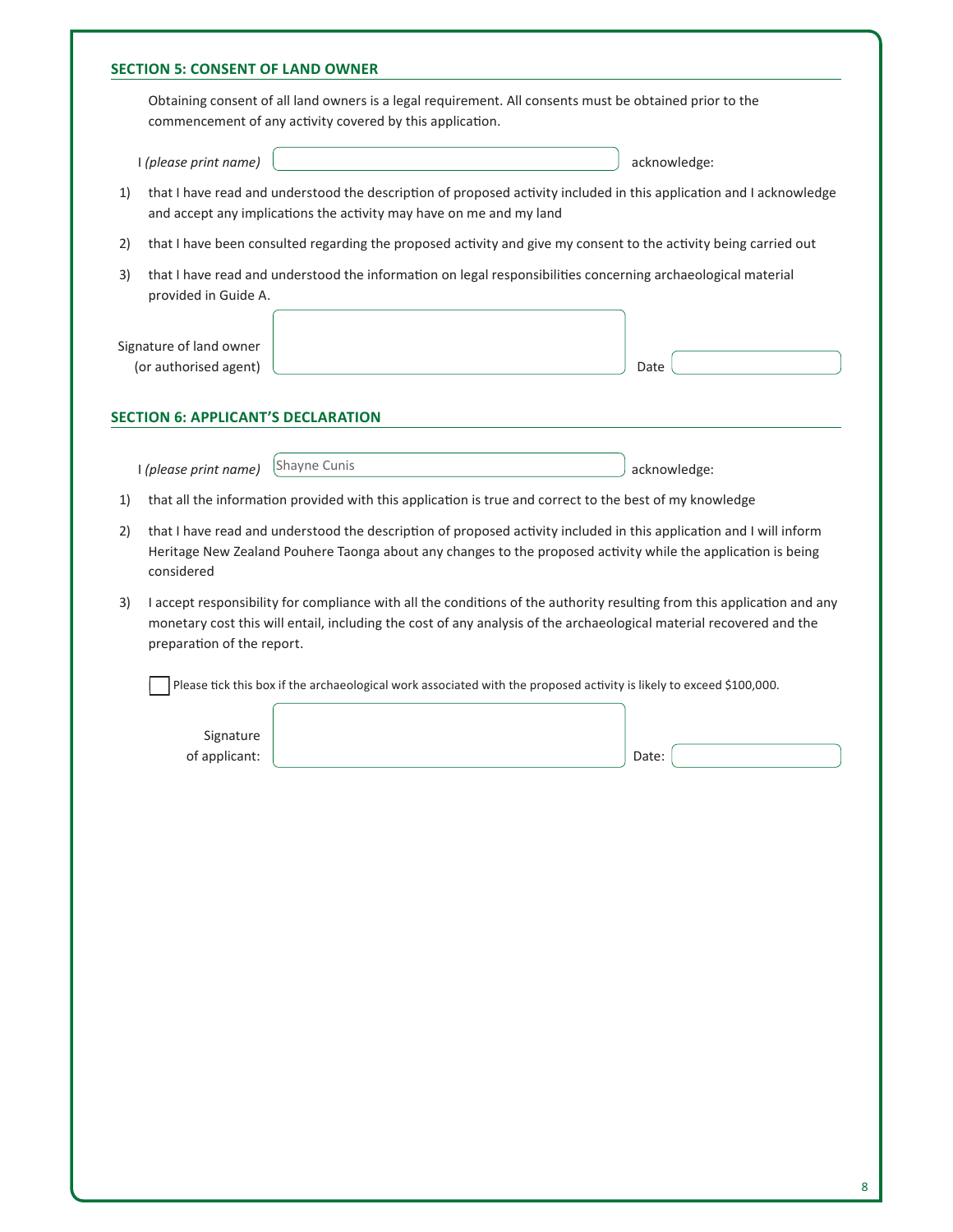|    | <b>SECTION 1: DETAILS OF NOMINATED PERSON</b>                                                                                                                                             |               |  |
|----|-------------------------------------------------------------------------------------------------------------------------------------------------------------------------------------------|---------------|--|
|    | Name                                                                                                                                                                                      |               |  |
|    | Email                                                                                                                                                                                     | Daytime phone |  |
|    |                                                                                                                                                                                           | Mobile        |  |
|    | Authority number<br>(if authority granted)                                                                                                                                                |               |  |
|    | Note: decisions will be emailed.                                                                                                                                                          |               |  |
|    |                                                                                                                                                                                           |               |  |
|    | SECTION 2: DECLARATION OF NOMINATED PERSON                                                                                                                                                |               |  |
|    | I (please print name)                                                                                                                                                                     | acknowledge:  |  |
| 1) | that I agree to conform to accepted archaeological practice in undertaking the archaeological work required by the<br>conditions of any authority granted as a result of this application |               |  |
| 2) | that I meet the criteria required to be an approved person to undertake an activity under the authority under<br>section 45(2)(a) of the Heritage New Zealand Pouhere Taonga Act 2014     |               |  |
| 3) | and, for a site of interest to Maori or Moriori (Chatham Islands):                                                                                                                        |               |  |
| a. | that I can provide evidence of my skill and competency in relation to recognising and respecting Maori or<br>Moriori (Chatham Islands) values; and                                        |               |  |
| b. | that I can provide evidence of cultural support from Maori or Moriori (Chatham Islands) for the work that will<br>be undertaken for this authority.                                       |               |  |
|    | Signature of<br>nominated person                                                                                                                                                          | Date          |  |
|    | <b>SECTION 3: APPLICANT'S DECLARATION</b>                                                                                                                                                 |               |  |
|    |                                                                                                                                                                                           |               |  |
|    |                                                                                                                                                                                           |               |  |
| 1) | I (please print name)<br>that all the information provided with this application is true to the best of my knowledge                                                                      | acknowledge:  |  |

 $\overline{9}$